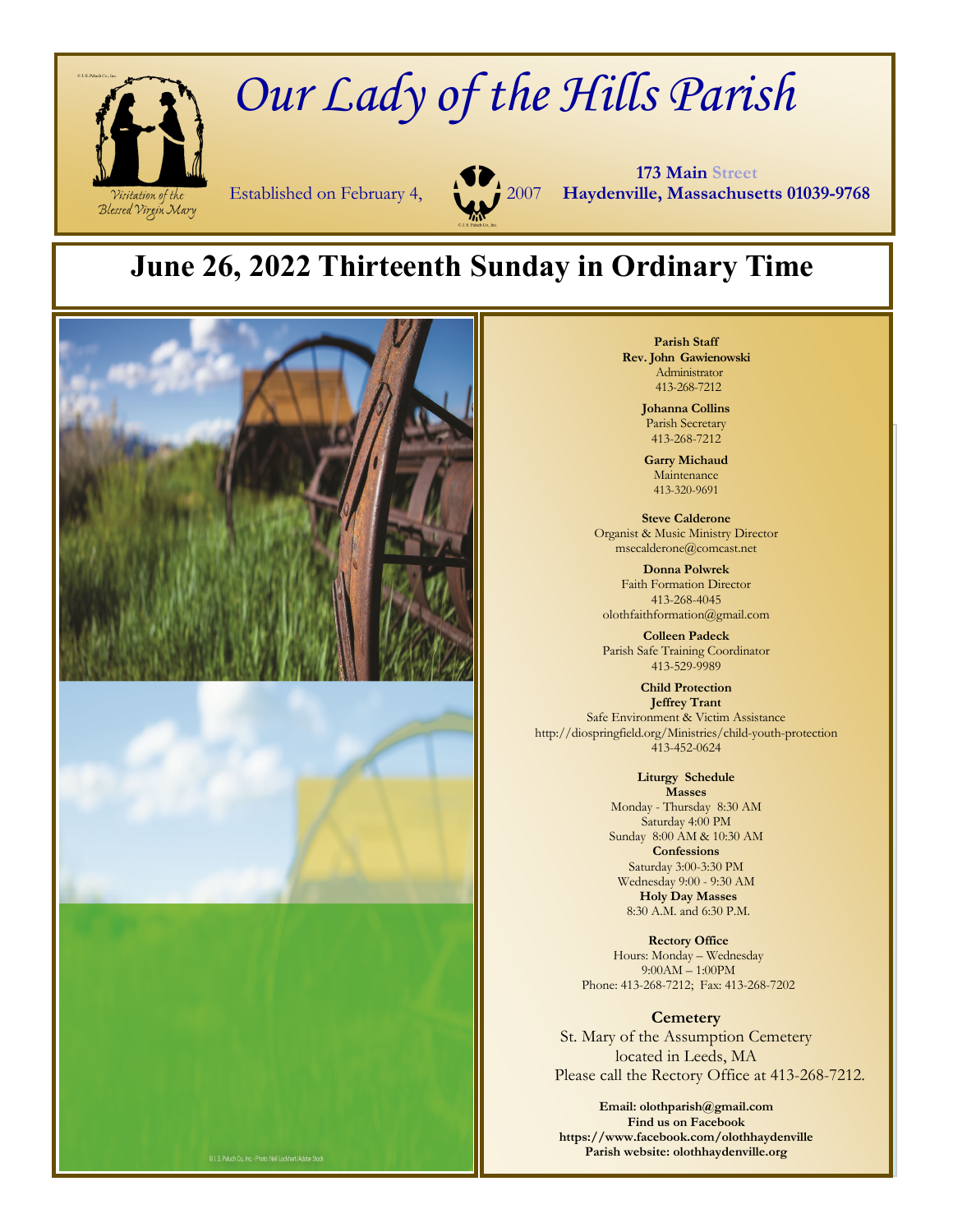|                 |      |    | Mass Intentions for the Week of June 25 - July - 03 |                   |
|-----------------|------|----|-----------------------------------------------------|-------------------|
| <b>Saturday</b> | June | 25 | 4:00PM +Annie Thomas from Bey Thomas                |                   |
| Sunday          | June | 26 | 8:00AM + Louis Lamontagne from his sister           |                   |
| <b>Sunday</b>   | June | 26 | $10:30AM + Charles & Mary Freitag from the family$  |                   |
| <b>Monday</b>   | June | 27 | 8:30AM                                              |                   |
| Tuesday         | June | 28 | 8:30AM + Living and Deceased Parishioners           |                   |
| Wednesday       | June | 29 | 8:30AM                                              |                   |
| <b>Thursday</b> | June | 30 | 8:30AM                                              |                   |
| <b>Saturday</b> | July | 02 | 4:00 PM                                             |                   |
| <b>Sunday</b>   | July | 03 | 8:00AM + Simone Lamaontagne from family             |                   |
| <b>Sunday</b>   | July | 03 | 10:30AM                                             |                   |
|                 |      |    | TODAY'S READINGS                                    | <b>LITURGICAL</b> |

**First Reading** — The LORD tells Elijah to anoint Elisha as prophet to succeed him (1 Kings 19:16b, 19-21). **Psalm** — You are my inheritance, O Lord (Psalm 16). **Second Reading** — Use your freedom in Christ to serve one another through love (Galatians 5:1, 13-18).

#### SAINTS AND SPECIAL OBSERVANCES

**Sunday:** Thirteenth Sunday in Ordinary Time **Monday:** St. Cyril of Alexandria **Tuesday:** St. Irenaeus **Wednesday:** Ss. Peter and Paul **Thursday:** The First Martyrs of the Holy Roman Church **Friday:** St. Junípero Serra; Canada Day; First Friday **Saturday:** First Saturday; Blessed Virgin Mary

**Adoration will be held on Monday June 27, 2022 1:00 - 3:00 PM Benediction about 2:50 PM** 



#### **Help Needed Everywhere**

**Many liturgical ministers will be away on vacation this summer so we need people to step up to be lectors, altar servers, eucharistic minister and greeters. Fr John will do a training but you can also be commissioned for one Mass so you can test a ministry. Please contact Fr. John. Some people wait for engraved invitation before they consider one of these ministers. Please consider this your engraved invitation.** 

> **"No one who sets a hand to the plow and looks to what was left behind is fit for the kingdom of God." — Luke 9:**

### **LITURGICAL SCHEDULE**

#### **July 02**

**4PM - Lector** – Deb Connell  **Euch. Minister** –Sheila laroche **Altar Server** - Chris Connell **Greeters –** Linda Rowley & Doris Auclair

#### **July 03**

 **13th Sunday in Ordinary Times 8AM - Lector** - Brian Barry **Euch. Minister** - Joanne Kelliher **Altar Servers -** Help needed **Greeters** – Help needed & Mary Heon

**10:30AM** - **Lector** - Tony Cronin **Euch. Minister –** Colleen Padeck **Altar Server** - Help Needed **Greeters** - Anthony Gardina & Joan Gruszkowski

#### **Weekly Calendar June 26 - July - 4**

**Sunday -** Blessing of vehicles **Monday** - 1-3 PM Adoration **Tuesday** - 2:00 PM Linda Manor **Thursday** - 1:00 Rosary **Monday -** Rectory Office Closed

#### **Musical road trip Mamma Mia**

The social committee wants to gage interest in attending a performance of the musical **Mamma Mia** at the Majestic Theatre in West Springfield on Sunday September 11, 2:00 PM . If interested call Ellen Rocket 413 - 584 - 7560.If there is sufficient interest we will investigate group rate and transportation.

#### **WEEKLY COLLECTION**

Weekly Goal \$3,500 June 19 \$2,093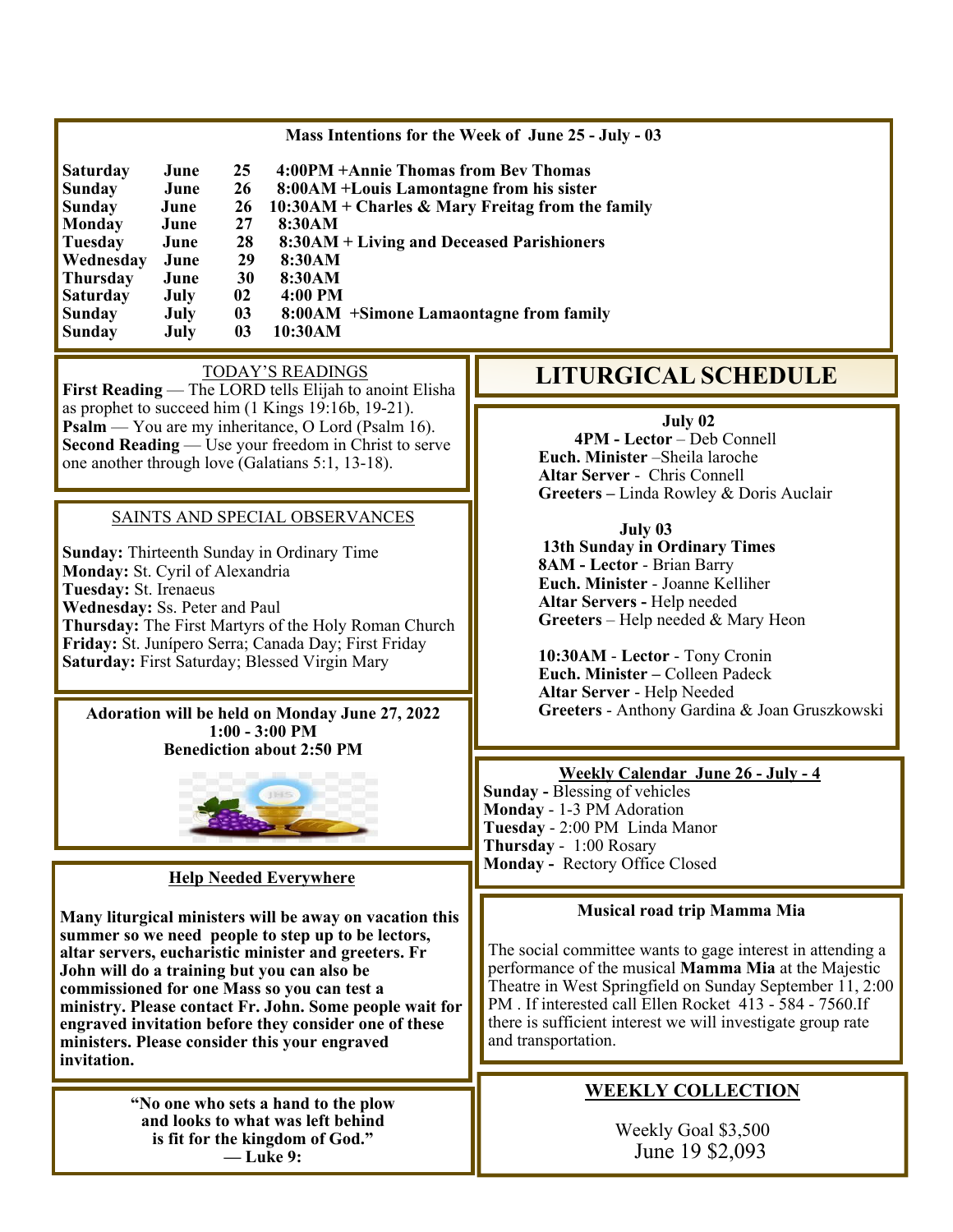#### **YEAR OF THE EUCHARIST**

**"Behold the Lamb of God, Behold Him Who Takes Away the Sin of the World. Blessed are those who are called to the Supper of the Lamb." – Eucharistic Prayer** 



**For more information and videos check out the website: www.yearoftheeucharist.net** 

**Bethlehem House Fund Raiser** 

**Our parish will once again be sponsoring a Fundraiser for Bethlehem House on the weekends of August 13/14 and August 20/21. Details will follow. Thank you .** 

**AT A LOSS When wealth is lost, nothing is lost; when health is lost, something is lost; when character is lost, all is lost. —German proverb** 

#### **PRAYER OF THE WEEK**

**O God, who through the grace of adoption chose us to be children of light, grant, we pray, that we may not be wrapped in the darkness of error but always be seen to stand in the bright light of truth. Through our Lord Jesus Christ, your Son, who lives and reigns with you in the unity of the Holy Spirit, God, for ever and ever.** 

> **SAVE THE DATE Annual Summer Picnic July 23, 2022 12:00 –3:00 PM at Camp Holy Cross**

**Please see sign up sheet in rear of church for anyone interested in going.** 



#### **PRAYER MINISTRY**

**RECITATION OF THE ROSARY** 

**The residents of Highview Nursing Home, in Leeds, are asking for volunteers to lead them in the recitation of the rosary for approximately one hour, once or twice a month.** 

**The day: Tuesday, Wednesday or Thursday** 

**The time: 10:00 – 11:30 a.m. mornings, or 2:00 – 4:00 p.m. afternoons.** 

**If interested in this Ministry, please contact Eleanor Hebert at 413-268-7925 or call the Rectory at 413-268- 7212. Thank you.** 

#### **UNTOLD BLESSING Three Paths to Holiness**

**Our ultimate goal is to be a saint. It is our greatest calling and what is desired for us by our Creator. Fr. Barron paints a beautiful and mysterious image of what it takes to be a holy follower of "the One who is, Jesus Christ". In Untold Blessing: Three Paths to Holiness, he lays out three intriguing approaches to sanctity: finding the center, realizing that you are a sinner, and recognizing that your life is not about you.** 

**Dates: Monday Mornings: June 27, July 11, and July 18 (no session on the 4th) Time: 10:00 a.m. to Noon** 

**Or Wednesday evenings: June 22, 29, and July 6, 2022** 

**Time: 6:30 to 8:30 p.m.** 

**There is no cost for the study.** 

**For more information, call Jean at (413) 452-0511 or email: maryshouse@diospringfield.org** 

#### **Blessing of Motor Vehicles**

**The blessing will take place on the weekend of June 25th and 26th directly after Mass. Cars, truck, vans motor cycles, RV's, bikes and skate boards can line up in front of the barn after each Mass. Father John will bless each one as you drive by.**